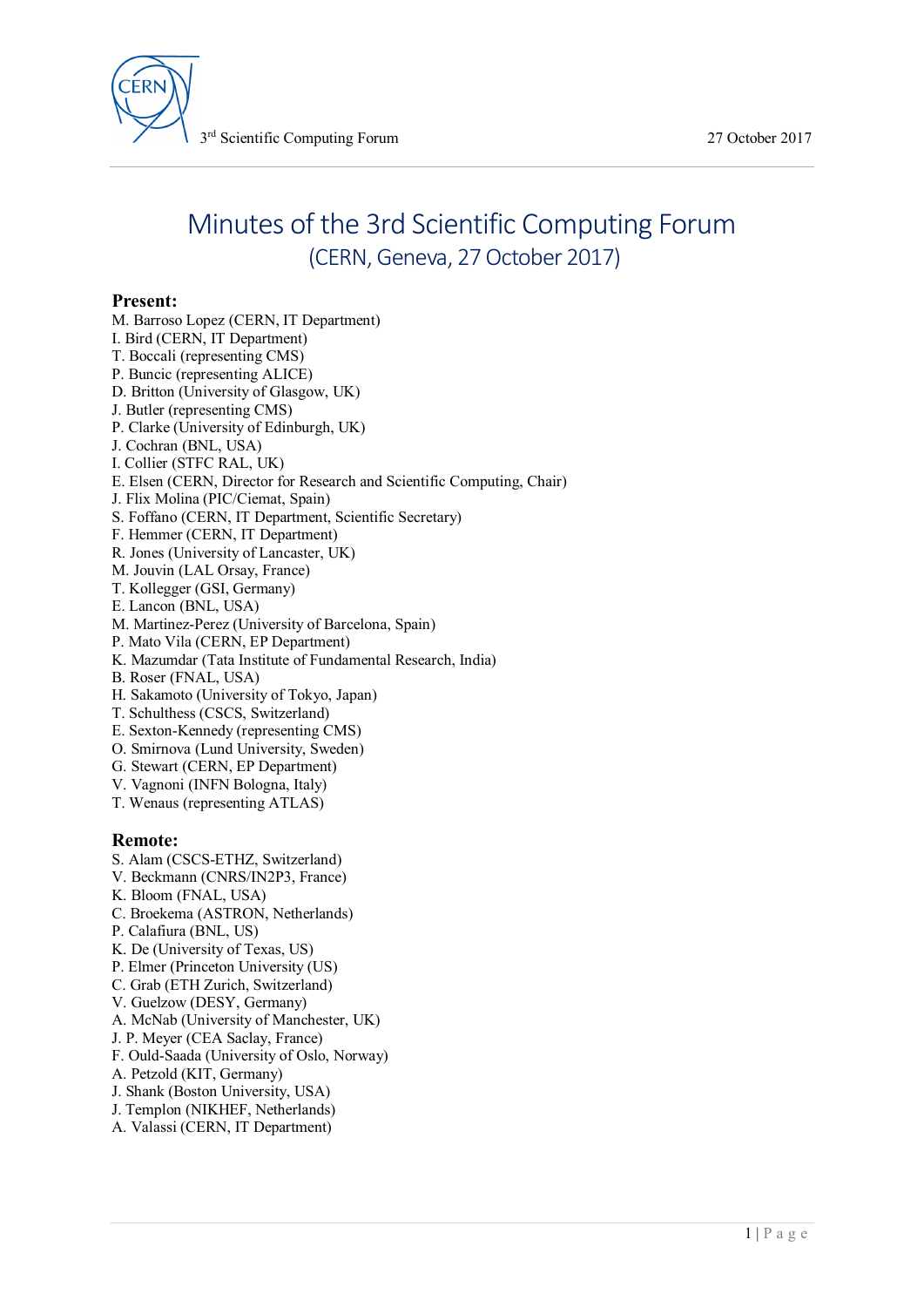

3 rd Scientific Computing Forum 27 October 2017

## Introduction and approval of the minutes (E. Elsen)

E. Elsen welcomes participants to the third Scientific Computing Forum (SCF) reminding them the meeting is informal and open to encourage the relevant experts to attend for discussion on topical scientific computing subjects. The size of the meeting must remain appropriate to ensure discussion at the right level. All information about the forum is publically available from the SCF Indico page: <https://indico.cern.ch/category/9249/>.

There are no comments on the minutes of the second meeting which are therefore considered approved.

## EC Interactions (E. Elsen)

For the large infrastructures there is one pending call INFRA-EOSC-04-2018 available for ESFRI–listed projects or landmarks for which HL-LHC, FAIR, KM3NeT and other physics projects are eligible. The main question is how to form alliances in this context.

Other interactions, restricted to particle physics, are the annual meetings between the European Commission and CERN where topics such as computing developments and the Open Science Cloud are discussed. As mentioned at the last SCF meeting, a position paper "[The Federated Scientific Data Hub"](https://indico.cern.ch/event/619438/contributions/2500299/attachments/1458583/2252187/FedSciDataHub-EIROforum.pdf) was submitted to the Commission summarizing plans for the EIROForum organisations. The intention is to develop a coherent framework for computing in the future, however much discussion is still required.

On-going projects such as HNSciCloud and the EOSC-Pilot initiative are progressing.

#### Brief WLCG status report for non WLCG Overview Board members (I. Bird)

I. Bird very briefly summarises WLCG and the experiments are working well, the resources needed for 2017 have coped well with the high LHC performance in the past couple of months, particularly for pileup and luminosity. Concerning the Community White Paper there has been significant effort from the community to be used for alignment of the future WLCG strategy for HL-LHC. Since the last SCF meeting a formal Collaboration Agreement was signed with SKA, and the first Collaboration meeting has taken place.

E. Elsen thanks I. Bird adding the short summary is to avoid repeating the more detailed information presented to many of the same participants in the earlier WLCG Overview Board (OB) meeting, and invites participants to refer to the [OB Minutes](https://indico.cern.ch/event/677596/contributions/2774056/attachments/1551947/2454065/WLCG_OB_271017_draft_minutes_v1.pdf) for more information. There are no comments or questions.

#### US perspective on Scientific Computing over the next decade (R. Roser, E. Lancon)

The US HEP computing environment representing 20% of the HEP budget and contributing to about 20% of the LHC CPU and Disk requirements is presented. The Office of Advanced Scientific Computing Research (ASCR), DOE High Energy Physics and National Science Foundation are the three agencies funding computing in the US for Particle Physics.

The P5 Strategy document for US recognized the importance of computing and strengthening global collaboration between laboratories and universities, and initiated the HEP Centre for Computational Excellence to develop cross-cutting solutions. Leveraging HPC facilities, cloud computing, evolution and maintenance of the software base are important aspects of the future computing environment.

Following an exascale requirements review in 2016, a strategic computing initiative sponsored by the US Government aims to have one exascale machine on the floor by 2021, and two more by 2023 increasing the future amount of compute capacity very significantly.

HPC platforms will offer unique computational opportunities however investment is needed as such machines are not designed for HEP compute. A combination of HPC resources, HEP owned GRID-like resources and commercial clouds are thought to be the approach for HEP computing in the next decade, with a lot of investment needed to modernise the software stack.

E. Elsen thanks R. Roser for his presentation and mentions that the DOE recently agreed to officially request computing support from ASCR.

#### *Points arising from the round table discussion*

*There are comments about the significant number of Full-time Equivalents (FTEs) required to work on the adaptation of the middle-layer software for HPC estimated at 150/experiment/site.*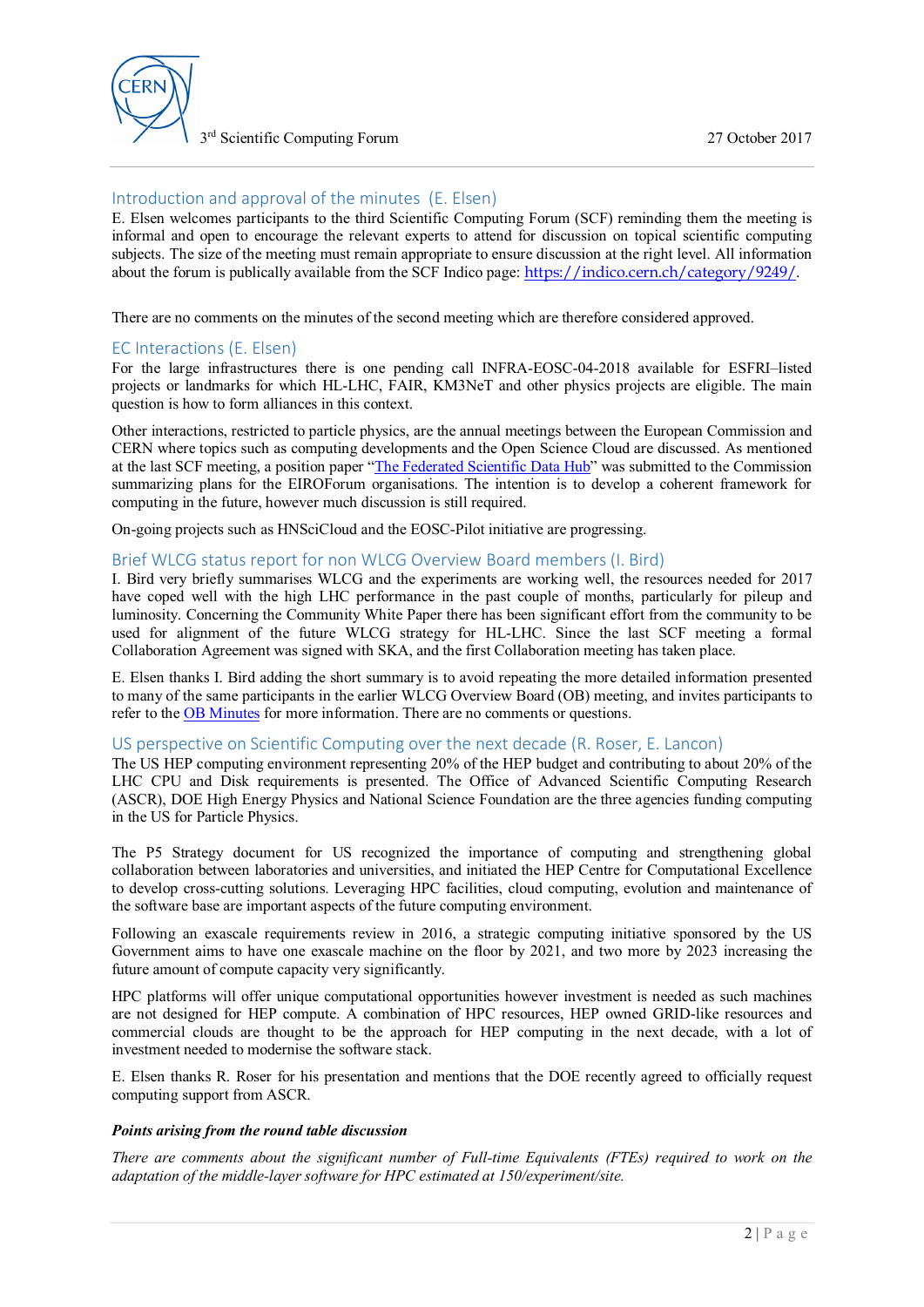

3 rd Scientific Computing Forum 27 October 2017

*The approaches in the UK, Italy, Switzerland and France with respect to use of HPC machines are outlined: politics differ from country to country and there is a danger that decision makers think a few HPC machines will solve all the computing problems. HPC certainly seems to be part of the future computing solution, the real question is, how large a part? In order for the HPC strategy to work correctly, at least for Europe, CERN should take a strong coordination role.*

*Examples were shared of HEP jobs running on supercomputers, or in Switzerland the move of the Tier 2 to a supercomputer which is seen to be an efficient way to perform data analysis for HEP. There is some debate about this, HEP software was not written for HPC architectures, so how realistic is it that around 12 million lines of code can run efficiently in supercomputing architectures? Supercomputing architectures at the processor level are the same as the commodity computing architectures of the grid, therefore software that does not run efficiently on a supercomputer at the node level, will not run efficiently anywhere else.*

*From the economy of scale point of view, supercomputers are advantageous as the hardware procurement is cheaper. Making more efficient use of the architectures as they develop is becoming increasingly important, so when the aim is to compute more for the same, or less, cost in future, the challenge is to identify where the performance comes from and see the 12 million lines of code as an opportunity for an efficiency gain structured around service-oriented architectures, and goal-oriented computing.*

*In the UK, 7 or 8 HPC machines are optimized for different uses such as shared memory and high-speed interconnects. It is not seen to be cheaper to use an expensive machine architected to solve complex and tightly coupled problems. The observation so far is that the effort taken to get HEP workflows running on HPC machines is substantial, and each change of HPC machine represents a new set of problems. There has been a lot of effort in the US to get the code to work on other machines. It is not felt to be a code portability problem, rather how to use the HPC as a plug-in to the infrastructure for data management, data transfer and metadata. The situation in France is very similar to that of the UK.*

E. Elsen suggests listening to the next two presentations before continuing the debate.

## UK perspective on Scientific Computing over the next decade (D. Britton, P. Clarke)

UK Computing for Particle Physics, GridPP, which represents 10% of WLCG, is presented comprising 18 sites: the Tier 1 at RAL, and four distributed Tier 2 centres linked via the Janet core network rather than LHCONE. 10% CPU and 5% storage is available to non-LHC VOs: LHC VO CPU usage is currently at 93%.

Funding comes from the Science and Technology Facilities Council (STFC) supporting programmes in HEP, Astronomy, Astro-Particle and Nuclear, and national facilities including Diamond Light Source, ISIS for neutrons and the central laser facility. Following a strategic computing review published in December 2015, in view of the significant future increase in data volumes and funding limitations, scientific disciplines supported by the STFC were encouraged to work more closely together and share the computing infrastructures. Some examples of this include SKA, LSST, Advanced LIGO and EUCLID.

In April 2018, the funding agency structure will change, all UK Research Councils, including STFC, will belong to a single organisation; UK Research and Innovation (UKRI). Future directions include shared computing across UKRI, working more closely with large astronomy projects, progress towards a national e-infrastructure for research, and a push towards the Cloud where appropriate.

Evolution of the GridPP Tier 2 sites is described which includes consolidating disk at specific sites; four for ATLAS and one for CMS, dedicating smaller sites to CPU with an appropriately sized disk cache, and for HEP creating the UK data lake from the Tier 1 and five large Tier 2 sites.

E. Elsen thanks the speakers and suggests deferring discussion until after the presentation from Spain.

## Spanish perspective on Scientific Computing over the next decade (J. Flix, M. Martinez)

Spain participates heavily in ATLAS, CMS, LHCb, also astro-particle and cosmological projects such as MAGIC, EUCLID and CTA. As one of the initial contributors, Spain has offered strong and reliable contributions to WLCG representing around 5% via the multi-experiment Tier 1 and experiment-specific Tier 2's. Following an international review of the performance of the Spanish tier sites in 2015 and resulting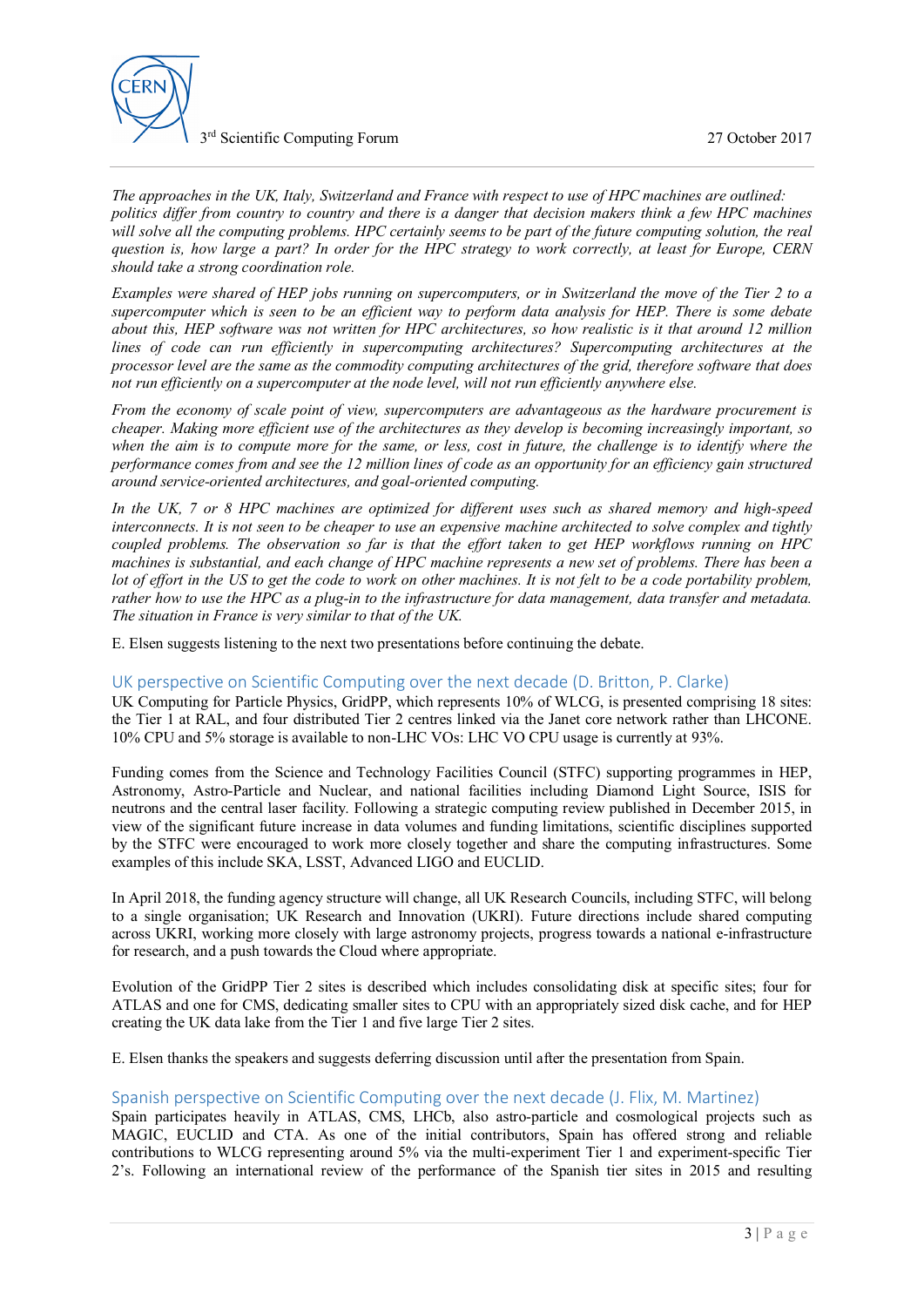

recommendations, and in line with the general evolution of WLCG and trends to integrate HPC and commercial clouds, the strategy is to provide a modern, powerful and sustainable data and compute platform linking the most reliable and cost-effective sites in Spain, including a portal to integrate external resources for CPU intensive workflows.

Supercomputing is very strategic in Spain, with good financial investment and support from the government. Proposals have been made to exploit the MareNostrum4 HPC facility at BSC, Barcelona with interest expressed for participation of the supercomputer in LHC; potentially a very useful opportunity for the future. Contacts are already ongoing using ATLAS and CMS input.

Spain is very interested to maintain an important role in WLCG computing preparing for HL-LHC. The network is thought to be adequate, prototyping is beginning to federate WLCG resources and to use and integrate HPC and Cloud resources, with substantial funding from the Spanish Research Plan. To shape the future, synergies with other scientific projects and trans-national projects are needed, in addition to a sustainable WLCG HL-LHC model. It is hoped that the Scientific Computing Forum can play an important role in making this happen.

E. Elsen thanks the presenters.

#### *Points arising from the round table discussion*

*E. Elsen summarises the last 2 presentations as an aggregation towards larger centres rather than scattered centres, reducing personnel and hardware costs. This is a repeating pattern with respect to the presentations made at the 2nd SCF meeting. With the development towards BSC and the earlier discussions on use of supercomputers to download the binary on the supercomputer, how can supercomputers be best used for HEP purposes ?*

*The model being followed for BSC is for them to realize just how complex the HEP use case is; as a lot of CPU will be used they have expressed an interest in data management. BSC will learn that managing LHC data in a sustainable way is quite different from data management for biology or astronomy projects.*

*The experiences of moving the Swiss Tier 2 to the flagship supercomputer and the experience at Oakridge prove that despite the different technical details it is possible to move middleware onto a modern supercomputer, make use of modern technology for queuing and use of the resources, and as a result run ATLAS and CMS analysis. Containers seem to solve the scalability issue of delivering the software to the computing nodes. The workflow requires rethinking, as an example the ATLAS event service uses the concept of trying to be stateless to be able to run on different HPCs. It is not so much the technology that is the main issue, rather the openness and speed of the different centers to deploy new software differently; some centers move much faster then others and the overall cost depends on how the HPC procurements are made.*

*The US exascale community is very interested in data intensive science, therefore if the HEP community is proactive, engaging and willing to provide HEP benchmarks, it can influence the future architectures. There is agreement that collaboration is needed in the future to ensure the software will work hand-in-hand with the hardware, and a request that the SCF pushes in this direction.*

*There is more debate on the cost-effectiveness of HPC. In most countries HPC is more expensive than HTC, however moving a small Tier 2 into an existing large HPC center is understandably cost effective, as there are savings from the infrastructure costs and operational manpower, however investing in HPCs may not be the most cost effective long-term solution.*

*E. Elsen comments on the PRACE trans-national initiative bringing several of the larger installations together. Although the architectures are different, how can the infrastructure be used to minimize the effort required to run the software of those structures?*

*PRACE has gone through a crisis for a few years due to the need to transition towards supercomputing operations. In Europe the EC may invest heavily in certain HPC systems therefore it is very important that the science and HEP communities make their needs clear to ensure science driven machines are among the top HPC machines in future. In September a meeting was organized between CERN and PRACE [\(https://indico.cern.ch/event/666963/](https://indico.cern.ch/event/666963/)) the outcome of which was to organize a workshop for people to share experience on their use of HPC machines. The date is to be confirmed, however this should be reported on at a future SCF.*